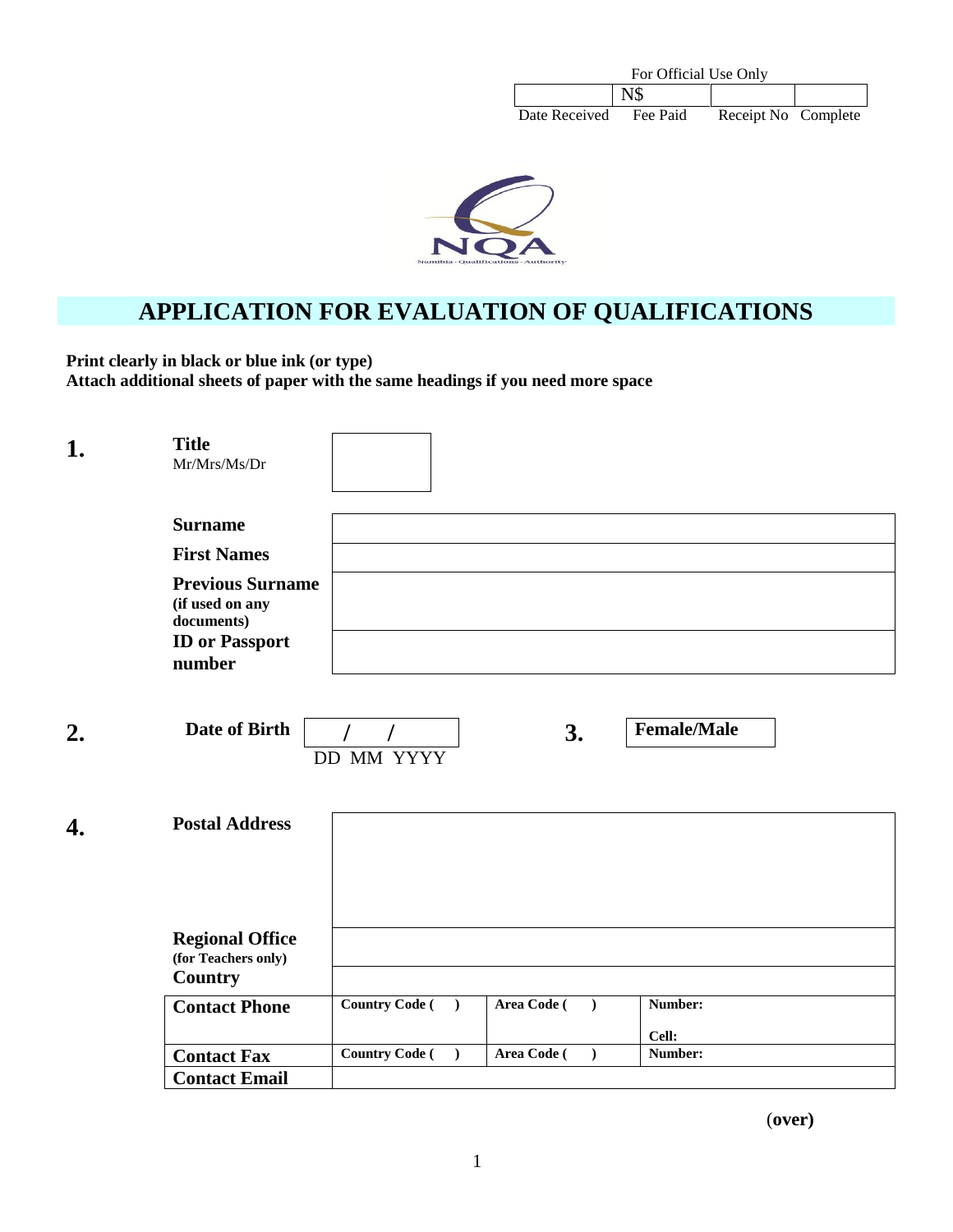## **5. QUALIFICATION/AWARD TO BE EVALUATED**

**NOTE: If the space below is not enough, please add additional pages**

| Name of Qualification or Award | <b>Name of Issuing Authority/Institution</b> | <b>Country</b> |
|--------------------------------|----------------------------------------------|----------------|
|                                |                                              |                |
|                                |                                              |                |
| $\overline{2}$ .               |                                              |                |
|                                |                                              |                |
| 3.                             |                                              |                |
|                                |                                              |                |
| 4.                             |                                              |                |
|                                |                                              |                |
| 5.                             |                                              |                |
|                                |                                              |                |

#### **Motivation for obtaining this/these qualification/s in country of origin:**

#### **NOTE:**

- 
- **1. You must provide: a) a certified copy of each degree, diploma or certificate awarded; and**
	- **b) the complete, official academic record of each award (Progress reports,**
	- **provisional results and examination results are not acceptable).**
	- **c) a copy of any previous evaluation undertaken by the NQA of any or all of the qualifications listed.**

#### **2. You must provide (if available):**

- **a) statements of course hours and credits; and**
- **b) a syllabus or course prescription for each qualification, trade or technical course studied.**

*If you submit forged, altered or falsified documents, an evaluation will not be issued. The NQA then reserves the right to share the information with institutions and government agencies as appropriate.*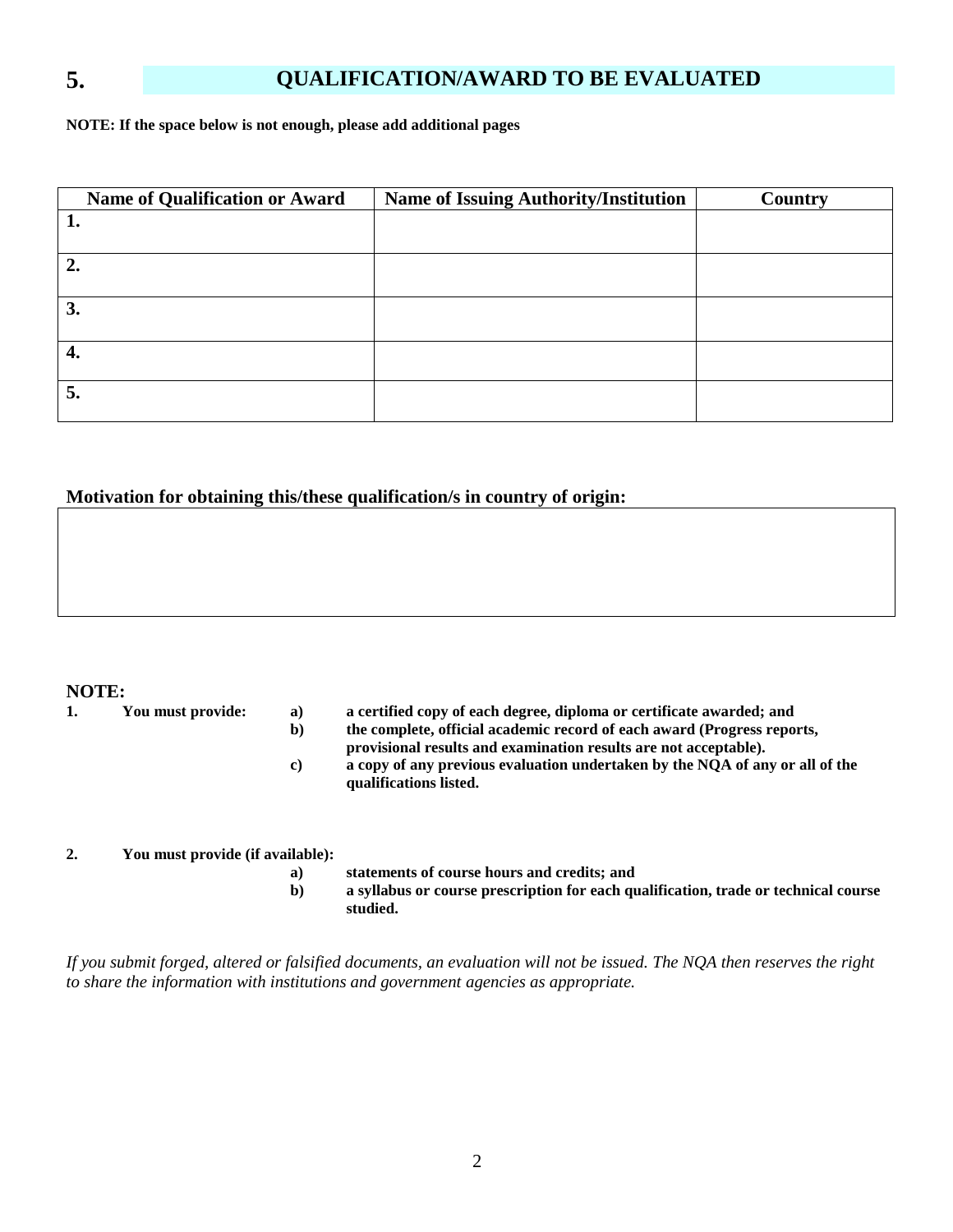# **6**. **HISTORY OF EDUCATIONAL INSTITUTIONS ATTENDED**

#### **List ALL educational qualifications, beginning with your highest school qualification and ending with your latest qualification/award**

| <b>Name of Qualification or Award</b> | <b>Name of Institution</b> | <b>Country</b> |
|---------------------------------------|----------------------------|----------------|
|                                       |                            |                |
|                                       |                            |                |
|                                       |                            |                |
|                                       |                            |                |
|                                       |                            |                |
|                                       |                            |                |
|                                       |                            |                |

(**over)**

#### **7. APPRENTICESHIPS**

If you served an apprenticeship you **must** provide certified copies of your completion of apprenticeship certificate or your contract of apprenticeship.

If you did not serve an apprenticeship, you **must** provide detailed testimonials from past and present employer(s) detailing your trade or technical training.

> *If you submit forged, altered or falsified documents, an evaluation will not be issued. The NQA then reserves the right to share the information with institutions and government agencies as appropriate.*

- **NOTE:** Do not send original documents unless specifically requested by the NQA.
	- Facsimiles or photocopies of copies are not acceptable.
	- Certified documents are retained by the NQA for record and reference purposes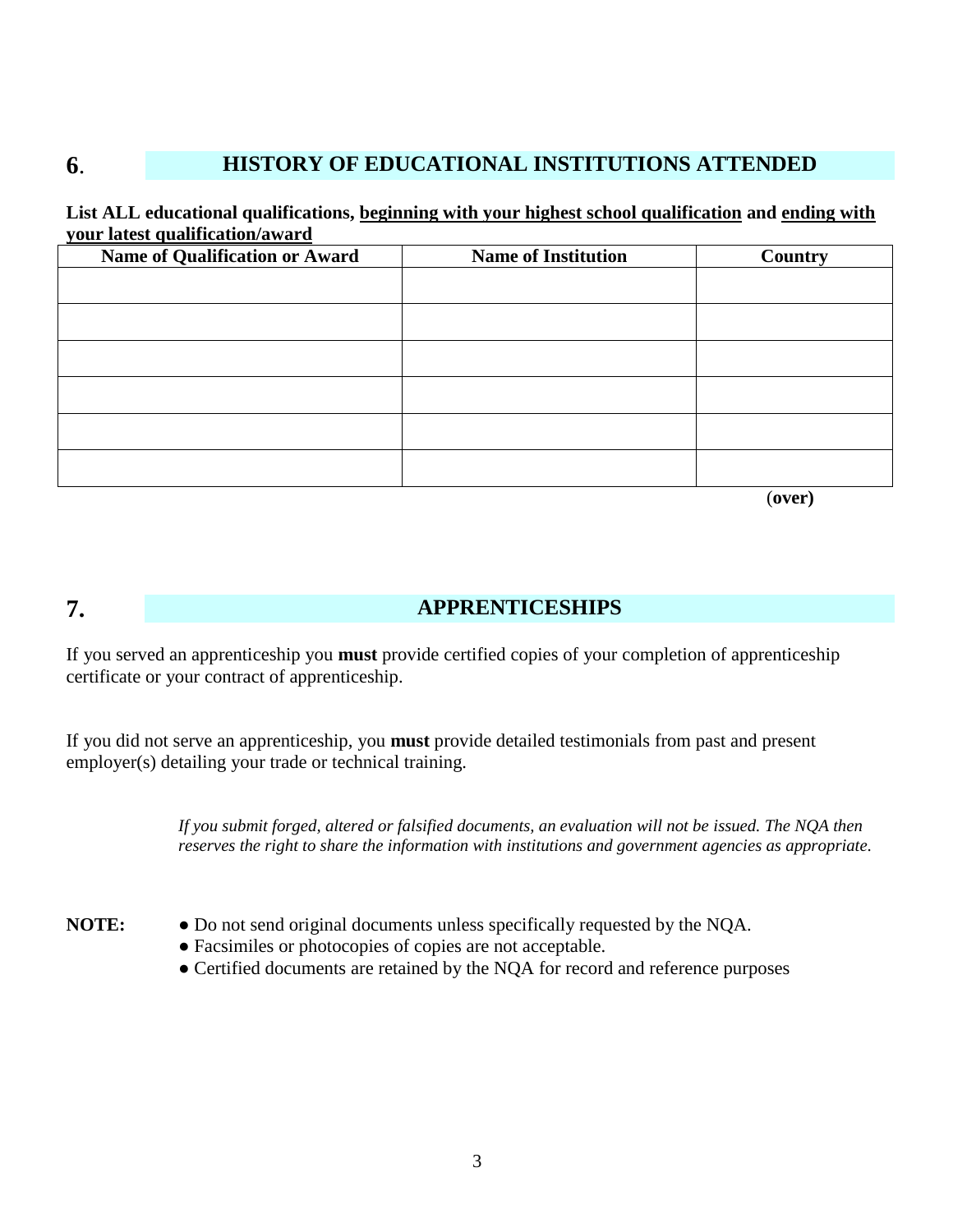## **8. EVALUATION RESULTS**

Evaluation results will only be issued to the applicant. Evaluation results will be made available by mail or personal collection according to the client's instruction. Evaluation reports will under no circumstances be faxed or e-mailed.

| I wish to receive the Evaluation Result by: | <b>Mail</b> |
|---------------------------------------------|-------------|

**Personal Collection** □

A certified copy of the Evaluation Report may be issued to another party if specifically requested and paid for by the applicant.

Please issue certified copy to:

Name:

Address: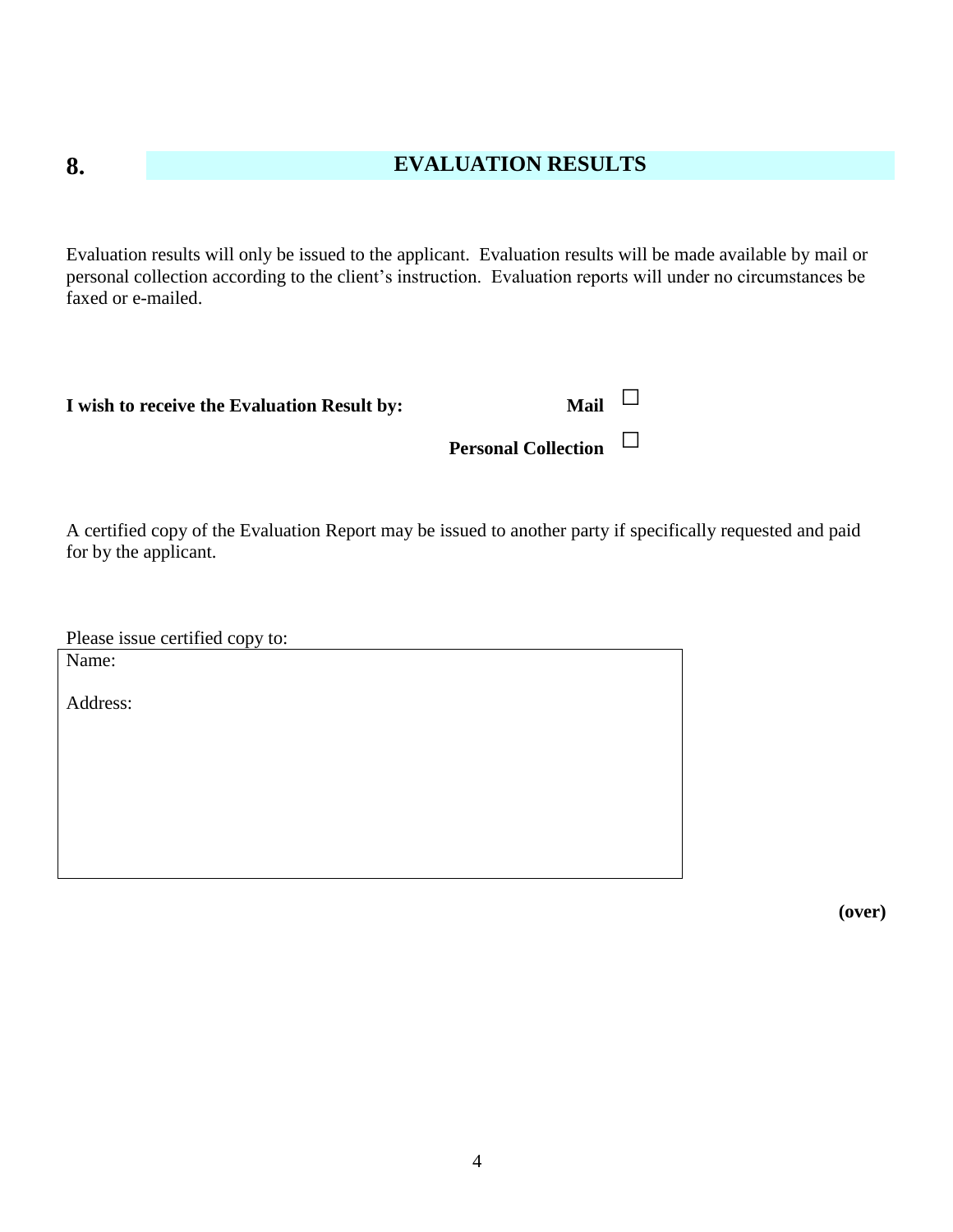### **IMPORTANT NOTES**

| Have you completed all the relevant sections of the form? |                                                                                             |  |
|-----------------------------------------------------------|---------------------------------------------------------------------------------------------|--|
|                                                           | Have you enclosed CERTIFIED COPIES of all relevant supporting documents?                    |  |
|                                                           | <b>Highest School Certificate</b>                                                           |  |
|                                                           | Each degree, diploma or certificate awarded                                                 |  |
|                                                           | Complete, official academic record of each award                                            |  |
|                                                           | Statements of course hours and credits                                                      |  |
| ⊔                                                         | A syllabus or course prescription for each qualification, trade or technical course studied |  |
|                                                           | Apprenticeship documents where relevant                                                     |  |
| $\sim$                                                    | Translations of all non-English language documents prepared by a sworn translator           |  |
| ΙI                                                        | Proof of name change                                                                        |  |
| $\sim$                                                    | ID or Passport showing photograph of applicant                                              |  |
|                                                           | Previous Evaluation Report (if applicable)                                                  |  |

A **certified** copy is a copy which is verified by the issuing authority or a commissioner of oaths, such as a solicitor or police officer, as a **true copy of the original**. A signature is required on each page, with the name and title of the official printed legibly below the signature. The telephone number of the official should also be given. Please note that copies should be certified inside Namibia or at a Namibian Embassy.

■ **Have you attached a copy of any previous evaluation undertaken by the NQA of any or all of the qualifications listed in this application?**

## **9. DECLARATION**

**I certify that the information provided in this application is true and accurate. I understand that the evaluation outcome is not binding on any institution or registration body and that it is based on the best information available to the Namibia Qualifications Authority at the time of the evaluation.**

**In signing this application I also authorize the NQA to make such enquiries as necessary with the awarding**  body in the country of origin to verify the award to me of any or all of the qualifications listed in this **application.**

**Signature of Applicant (Person holding qualifications)**  $DD$  **MM YYYY**